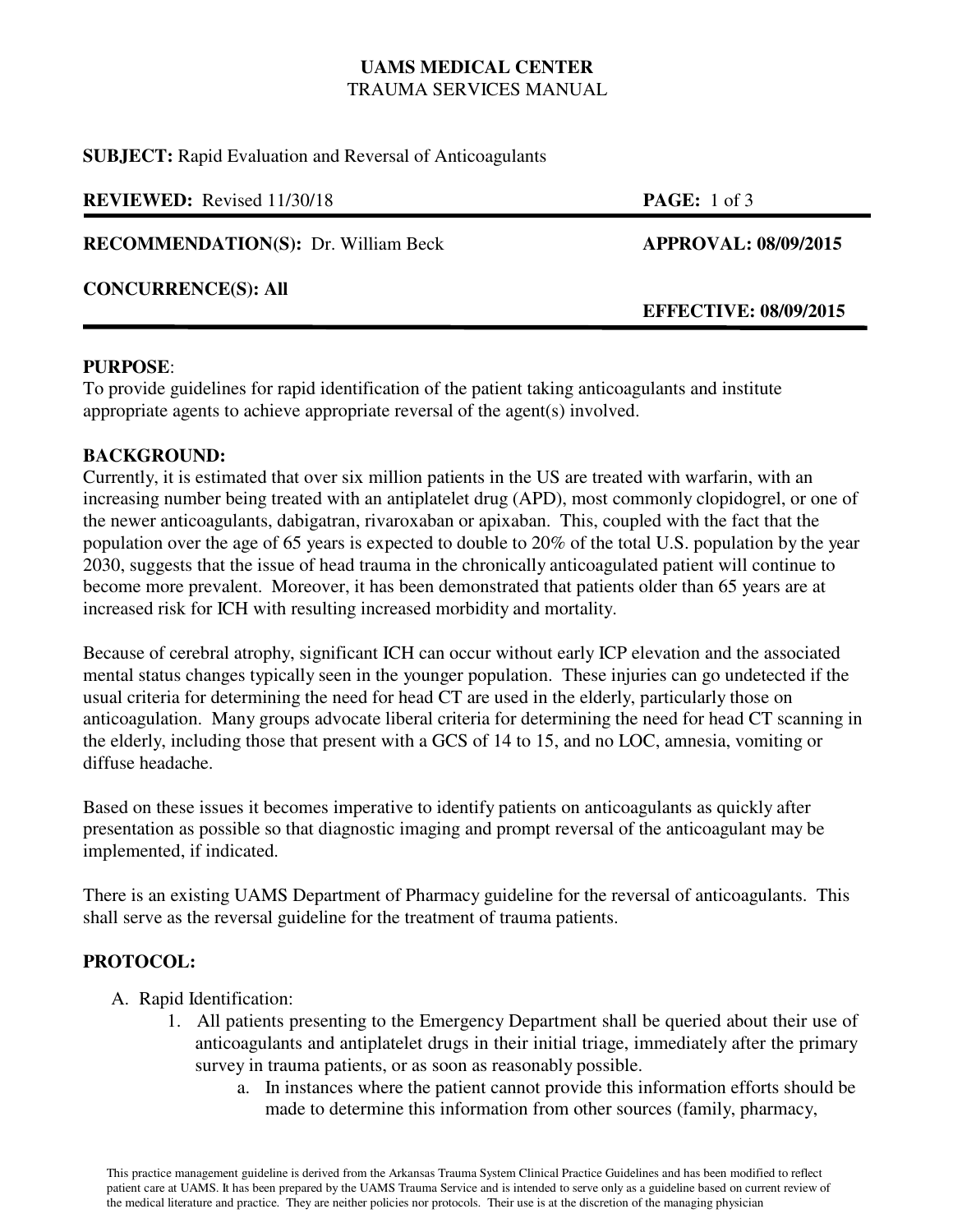### **UAMS MEDICAL CENTER** TRAUMA SERVICES MANUAL

**SUBJECT:** Rapid Evaluation and Reversal of Anticoagulants

| <b>REVIEWED:</b> Revised 11/30/18          | <b>PAGE:</b> $2 \text{ of } 3$ |
|--------------------------------------------|--------------------------------|
| <b>RECOMMENDATION(S): Dr. William Beck</b> | <b>APPROVAL: 08/09/2015</b>    |
| <b>CONCURRENCE(S): All</b>                 | <b>EFFECTIVE: 08/09/2015</b>   |

primary physician, electronic medical record)

- b. In instances where there is no ability to determine the patients risk for anticoagulation clinical suspicion should guide the expediency of the workup.
- c. If the patient's medication status cannot be determined STAT PT/INR plus ROTEM/PFA/P2Y12 should be sent as described below.
- 2. High clinical suspicion should be present in any patient found to be on an anticoagulant or antiplatelet therapy (warfarin, clopidogrel, dabigatran, rivaroxaban or apixaban) who presents with a blunt trauma mechanism including a single level fall (i.e. fall from standing) and has at least one of the following:
	- a. History of loss of consciousness
	- b. History of mental status changes (i.e.  $GCS \le 15$ )
	- c. Any sign of external injury to the head or neck
	- d. Any history of trauma to the head or neck

# B. Triage

- 1. Patients screening positive for use of anticoagulants with high risk factors as described in Section A above should receive the following:
	- a. Patients meeting trauma activation criteria should be moved to the trauma bay and the trauma team should be activated at an appropriate level.
	- b. Non trauma patients should be triaged directly to a treatment area with immediate notification of ED physician.
	- c. All patients should have a STAT blood draw for PT/INR and Type & Screen with initiation of adequate peripheral IV access
	- d. Initiation of emergent head CT. Patients failing to meet trauma criteria should receive equal prioritization with trauma and stroke activation patients.
	- e. Immediate interpretation of head CT by Radiology with direct call back to the ED physician. The interval between ordering the head CT and interpretation resulting to the ED physician should be no more than 30 minutes.
	- f. Initiation of treatment / reversal as indicated for abnormal lab or CT findings (See